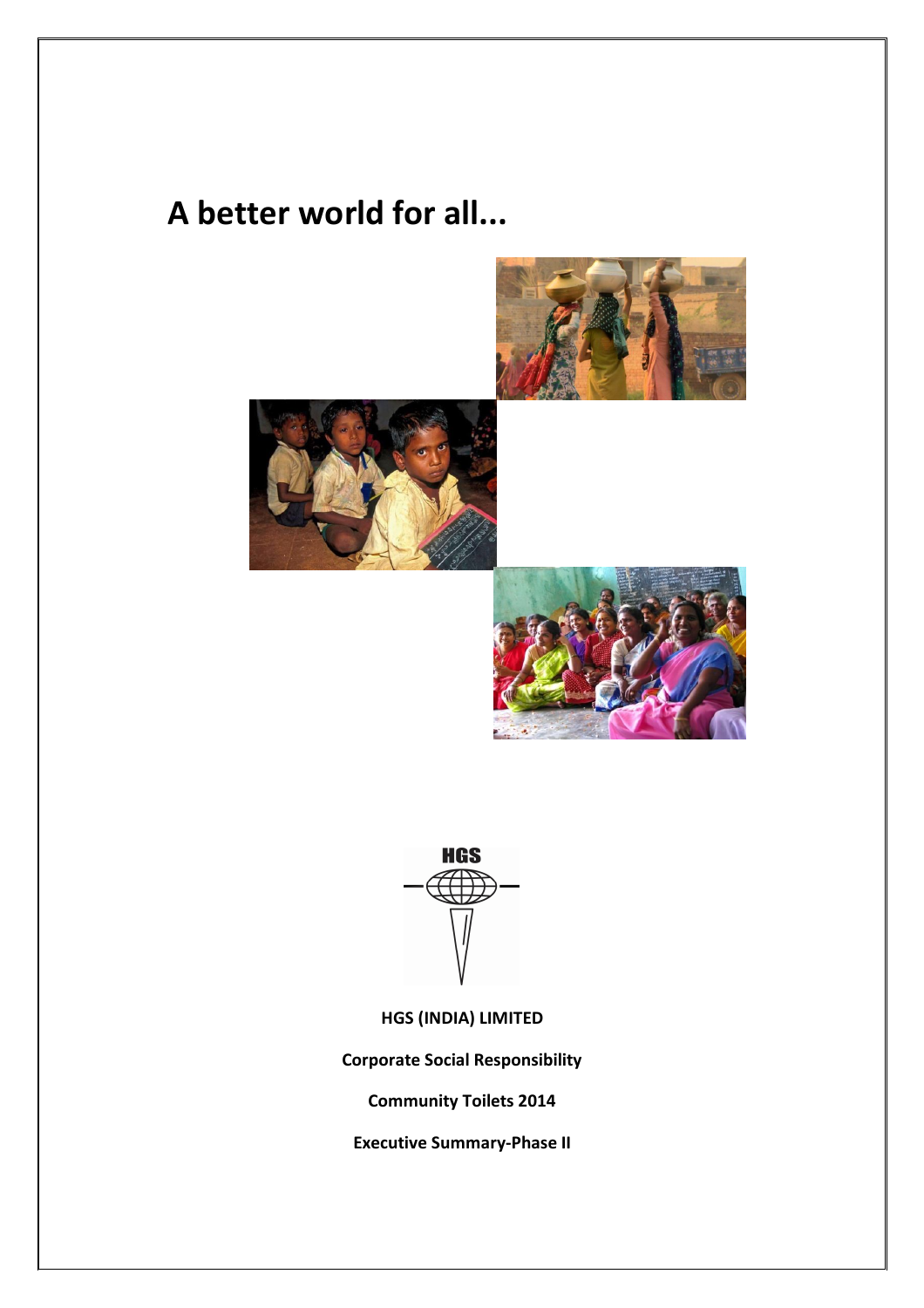## **Preamble**

Open Defecation is a big problem faced by our society. Despite the efforts from our Government and various NGOs, defecation in the open has been surprisingly resistant to solutions and is still posing a big threat. It can lead to various fatal diseases, stunted physical development and impaired cognitive function. A report by WHO-UNICEF says that 58 percent of Indians do not have access to proper sanitation & still defecate in the open. HGSI has decided to contribute to tackling this problem by building Community Toilets in rural areas in the NCR & surrounding areas.

For this purpose HGSI contacted Sulabh Sanitation & Social Reform Movement for their sheer experience and expertise developed over the years in tackling this particular issue. It is our belief that given proper awareness, infrastructure and facilities, open defecation would soon be a problem of the past and we could contribute to providing a better and hygienic living environment for the people of India.

**HGSI has adopted** the villages of Jatpura and Mukimpore in district Bulandshahar of Uttar Pradesh. HGSI has resolved to completely eradicate the problem of open defecation in these two villages. For this HGSI has decided to spread awareness about problems of open defecation and by organising "Awareness Camps" in these villages and construct community and individual toilets in the villages. HGSI is determined to make these villages completely ODF (Open Defecation Free) by 2020.

In PHASE-I, which was our Pilot Project, community toilets were constructed at 2 locations which were identified by HGSI and Sulabh after surveying the villages of Jatpura & Mukimpore in district Bulandshahar along with the Gram Pradhan and people of the village. These toilets were constructed primarily for women & children.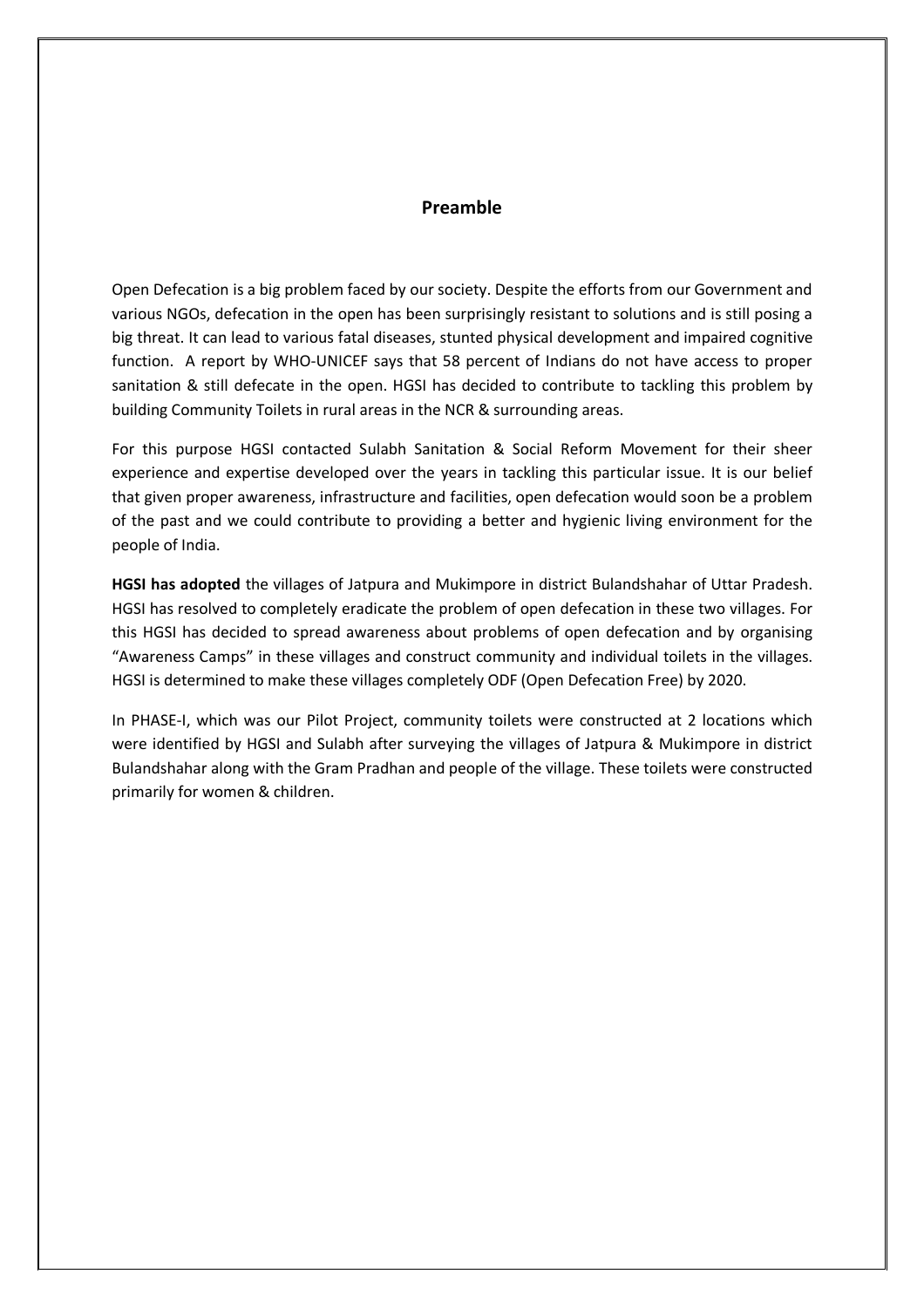## **Executive Summary- Phase II**

## **Toilet for students at Inter College Jatpura-Mukimpore Bulandshahar, UP**

For Phase II of the toilet construction project, HGSI has successfully completed construction of toilets at Inter College Jatpura-Mukimpore Bulandshahar, which was selected at the request of the school principal and local villagers.

This school has a strength of 500 girl students along with an equivalent number of boy students. Students from all over the village and nearby villages come here to study. These students and the school management had to face a lot of problem due to unavailability of suitable toilets in their premises.

The situation was especially problematic for the girl students and female members of the staff, as the school is located in the heart of the Jatpura village, surrounded by houses and is usually crowded.

The construction of toilets in their school premises has now ensured an access to a proper facility especially for girl students and female staff members, who no longer have to share a common toilet with the boys and face embarrassing comments of fellow students and local villagers. The construction of toilets will help the staff members of the school in maintaining a hygienic environment and provide a healthy and dignified atmosphere to its students and staff.

The toilets were inaugurated on 4<sup>th</sup> September 2015 by the HGS CSR Committee members Mr. Anil **Dass (Managing Director), Mrs. Aneeta Bhatia and Mr. Shailendra Singh**.

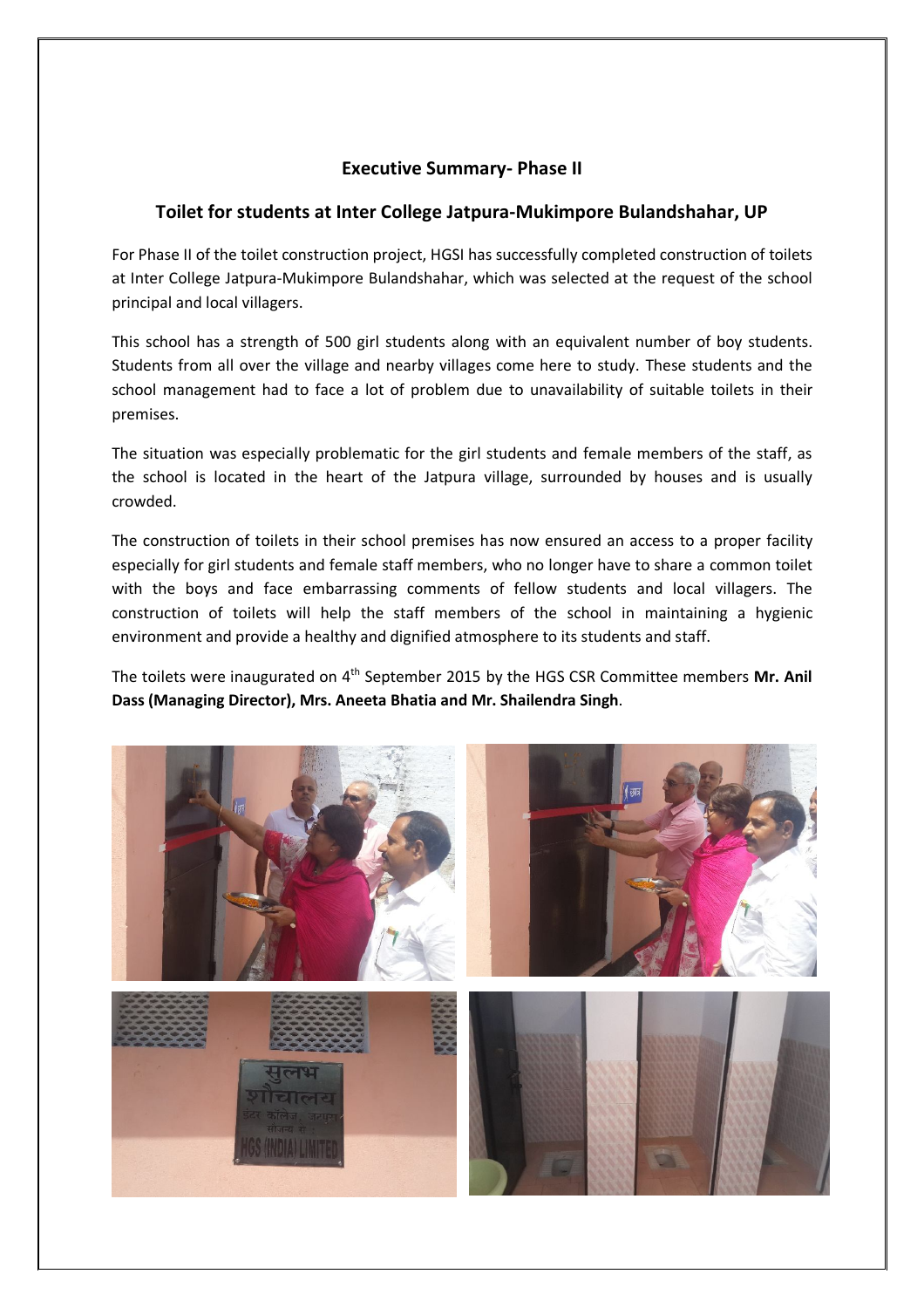

After the completion of the felicitation ceremony which was prepared by the school students for HGSI CSR members, the committee members visited the local village households as the next Phase of this drive is the construction of individual toilets in the houses of the under privileged and weaker section of the villages.



After successful completion of Phase I and Phase II of toilet construction, it has been felt that education & awareness of proper use of these toilets is necessary for the scheme to have a long & successful impact on the lives of the villagers.

By conducting awareness drives the twin focus of enlisting households to opt for toilets in their homes & their proper maintenance & use will ensure early adoption of ODF status for the target villages.